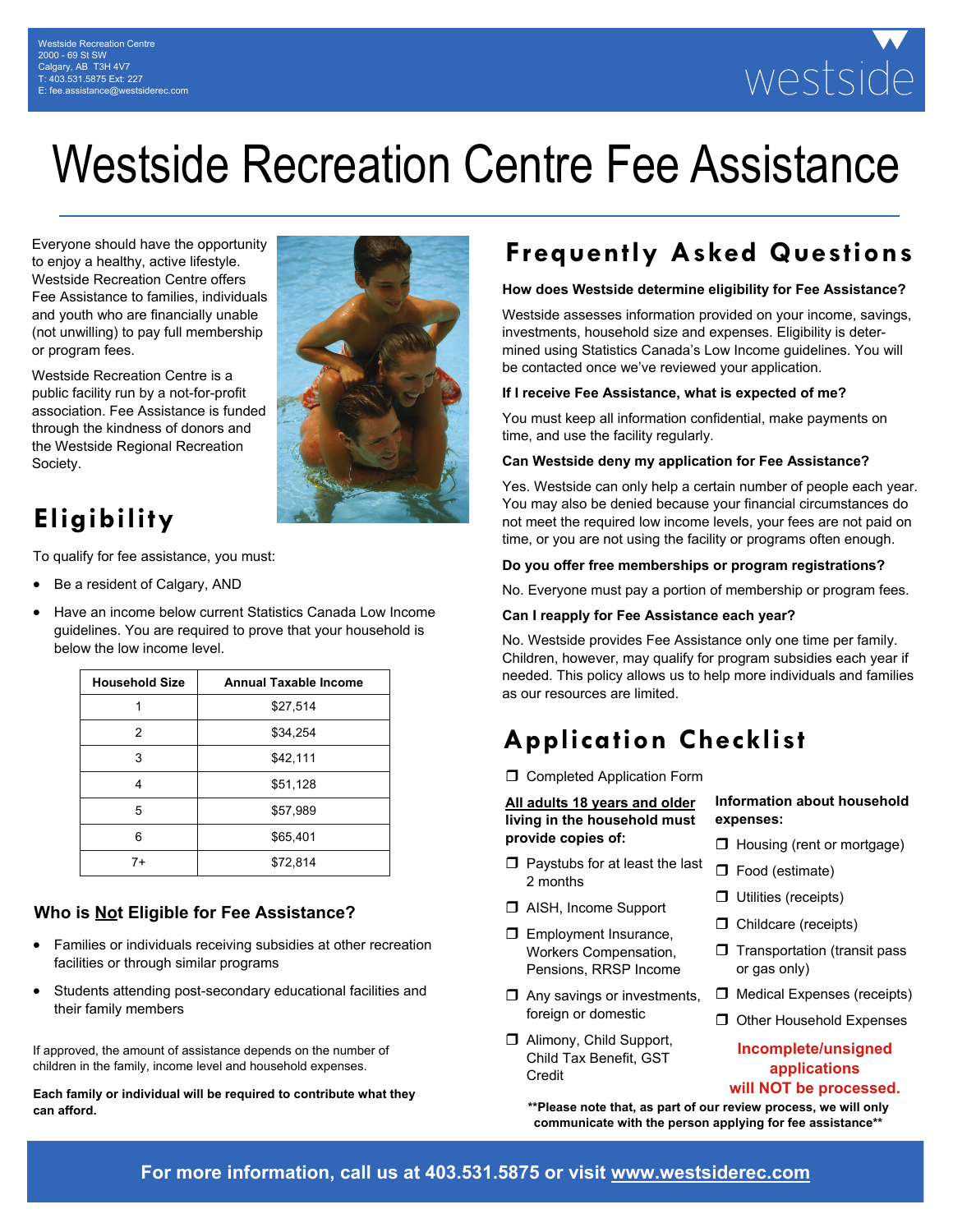

#### **FEE ASSISTANCE APPLICATION Part 1 of 3**

#### **APPLICANT**

| Last Name                                     | First Name               |                 | Marital Status □ Single<br>□ Married □ Common-law<br>□ Divorced/Separated □ Widow | DOB mm/dd/yy | $\Box$ Male<br>$\Box$ Female |
|-----------------------------------------------|--------------------------|-----------------|-----------------------------------------------------------------------------------|--------------|------------------------------|
| Residential Address (PO Box #'s not accepted) |                          | City<br>CALGARY |                                                                                   | Postal Code  |                              |
| Telephone (Home)                              | Telephone (Work or Cell) |                 | Email                                                                             |              |                              |

#### **SPOUSE/PARTNER**

| Last Name                                     | First Name               |                 | Marital Status □ Single<br>□ Married □ Common-law<br>□ Divorced/Separated □ Widow | DOB mm/dd/yy | $\Box$ Male<br>$\Box$ Female |
|-----------------------------------------------|--------------------------|-----------------|-----------------------------------------------------------------------------------|--------------|------------------------------|
| Residential Address (PO Box #'s not accepted) |                          | City<br>CALGARY |                                                                                   | Postal Code  |                              |
| Telephone (Home)                              | Telephone (Work or Cell) |                 | Email                                                                             |              |                              |

#### **DEPENDENT CHILDREN**

| Last Name | <b>First Name</b> | Relationship | DOB mmddyy | School |
|-----------|-------------------|--------------|------------|--------|
| Last Name | <b>First Name</b> | Relationship | DOB mmddyy | School |
| Last Name | <b>First Name</b> | Relationship | DOB mmddyy | School |
| Last Name | <b>First Name</b> | Relationship | DOB mmddyy | School |
| Last Name | <b>First Name</b> | Relationship | DOB mmddyy | School |

#### **EMERGENCY CONTACT**

| Last Name        | <b>First Name</b> | Relationship     |
|------------------|-------------------|------------------|
| Telephone (Home) | Telephone (Work)  | Telephone (Cell) |

#### **WRRS OFFICE USE**

| Processed by                                | Date Processed       |  |  |  |
|---------------------------------------------|----------------------|--|--|--|
| Subsidy Amount                              | <b>Client Amount</b> |  |  |  |
| Comments:                                   |                      |  |  |  |
|                                             |                      |  |  |  |
|                                             |                      |  |  |  |
| <b>Westside Regional Recreation Society</b> |                      |  |  |  |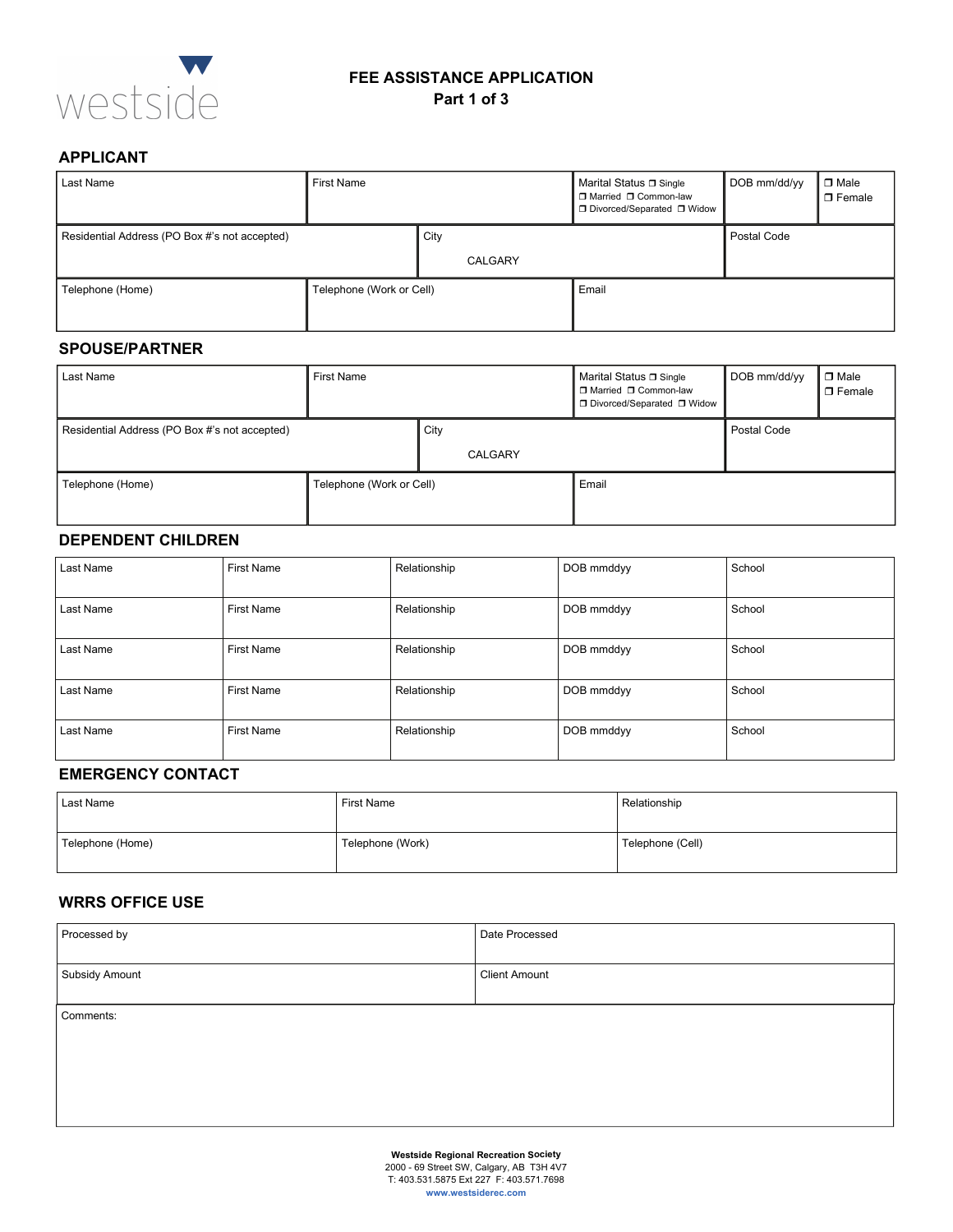

#### **FEE ASSISTANCE APPLICATION**

#### **Part 2 of 3**

#### **HOUSEHOLD INFORMATION**

Total number in household: all persons living in the same dwelling and related by blood, marriage, common-law relationship or adoption.

| <b>Number of Adults</b><br>18Y and over, related by<br>blood, marriage or<br>common-law | <b>Number of Children</b><br>Under 18Y related by<br>blood or adoption | <b>Total Number in</b><br><b>Household</b> |
|-----------------------------------------------------------------------------------------|------------------------------------------------------------------------|--------------------------------------------|
|                                                                                         |                                                                        |                                            |

#### **INCOME**

| <b>Source of Income</b>                                                                                              | Total for ALL adults in the household<br>per month | <b>Clarification/comments</b> | <b>Documentation attached</b>                                                                                   |
|----------------------------------------------------------------------------------------------------------------------|----------------------------------------------------|-------------------------------|-----------------------------------------------------------------------------------------------------------------|
| Wages from employment<br>(before deductions)                                                                         |                                                    | Employer name(s):             | ONE of the following:<br>Paystubs for at least 2 months<br>Official signed letter from employer                 |
| Self-employment Income                                                                                               | \$                                                 |                               | $\Box$ Statements for 2 months                                                                                  |
| Employment Insurance                                                                                                 | \$                                                 |                               | $\Box$ Statements for 2 months                                                                                  |
| Pension Income and/or<br><b>RRSP</b> Income                                                                          | \$                                                 |                               | $\Box$ Statements for 2 months                                                                                  |
| Child support/Alimony                                                                                                | \$                                                 |                               | □ Copies of cheques/payments                                                                                    |
| Child Tax Benefit<br>Canada National Child Benefit<br><b>Child Disability Benefit</b><br>Universal Childcare Benefit |                                                    |                               | <b>O</b> Copies of cheques, or<br><b>O Canada Revenue Agency notices</b>                                        |
| Worker's Compensation                                                                                                | \$                                                 |                               | $\Box$ Statements for 2 months                                                                                  |
| <b>AISH</b>                                                                                                          | \$                                                 |                               | O Copy of health benefits card, OR<br>Any document with full name and<br>address showing you are receiving AISH |
| Income Support                                                                                                       | \$                                                 |                               | O Copy of health benefits card, OR<br>Any document with full name and<br>address showing you are receiving      |
| Student Loans, Grants or Scholarships                                                                                | S.                                                 |                               | □ Current statements                                                                                            |
| Savings, foreign or domestic                                                                                         | \$                                                 |                               |                                                                                                                 |
| Tips, rental income, interest from<br>investments, or any other income                                               | \$                                                 |                               |                                                                                                                 |
| <b>Total Monthly Income for ALL</b><br>adults in the household                                                       | l\$                                                |                               |                                                                                                                 |

If you are living below Low-Income Cutoffs and unable to provide documentation required, Westside may accept a letter from your social worker. Letters must be printed on letterhead, dated and signed by a Registered Social Worker, and must outline your financial position and your social worker's support for your application.